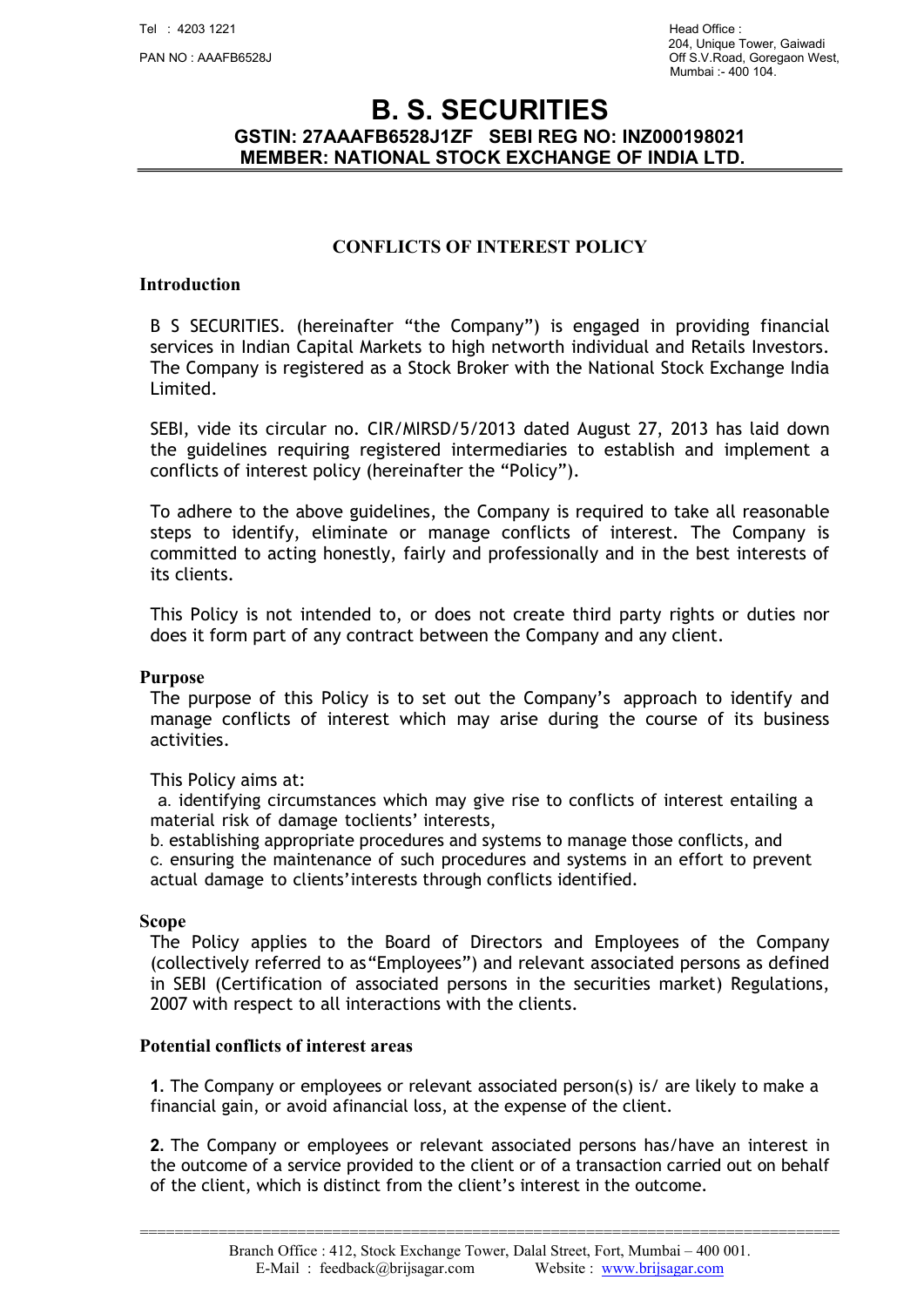## B. S. SECURITIES GSTIN: 27AAAFB6528J1ZF SEBI REG NO: INZ000198021 MEMBER: NATIONAL STOCK EXCHANGE OF INDIA LTD.

3. The Company or employees or relevant associated person(s) has/have a financial or other incentive to favor the interest of another client or group of clients over the interest of one client.

4. The Company or employees or relevant associated persons receives or will receive from a person other than the client an inducement in relation to a service provided to the client, in the form of monies, goods or services, other than the standard commission or fee for that service.

### Procedures and controls to managing Conflicts of Interests

The procedures and controls that the Company follows to manage the identified conflicts of interests include the following:

1. Effective procedures to prevent or control the exchange of information in the activities involving a risk of conflict of interest where the exchange of that information is likely to harm the interest of one or more clients;

2. Measures to prevent or limit any person from exercising inappropriate influence over the way in which capital market services are carried out;

3. Chinese walls restricting flow of confidential and price sensitive information within the Company, physical separation of departments and sharing of information only on a "Need to Know Basis". The same shall be governed by 'Prevention of Insider Trading Policy'.

4. A policy designed to limit the conflicts of interests arising from the giving and receiving of inducement, as per the gift policy.

5. Appointment of Independent Internal auditors to ensure that appropriate systems and controls are maintained and their effectiveness or otherwise is being reported to the Company's Partners.

6. Personal account dealing requirements applicable to employees in relation to their own investments needs an approval from the Compliance Team by submission of an Investment Request Form. The same shall be governed by 'Prevention of Insider Trading Policy'.

7. Provisions governing access to electronic data as per the 'Mobile Phone Usage Policy' of the Company and 'Prevention of Circulation of Unauthenticated News'.

8. The employees are governed by measures laid down in the internal code of conduct and other policies which include the following:

a. restrictions on dealing in securities while handling client's mandate or while in possession of material non published information, or communicating such information while dealing on client's behalf, manipulating demand or supply of securities or influencing their market price. The same shall be governed by 'Prevention of Insider Trading Policy'.

b. Restrictions on an incentive structure that encourages sale of products not suiting the client's risk profile.

Restrictions on divulgence of client's confidentiality unless required by or under the law.